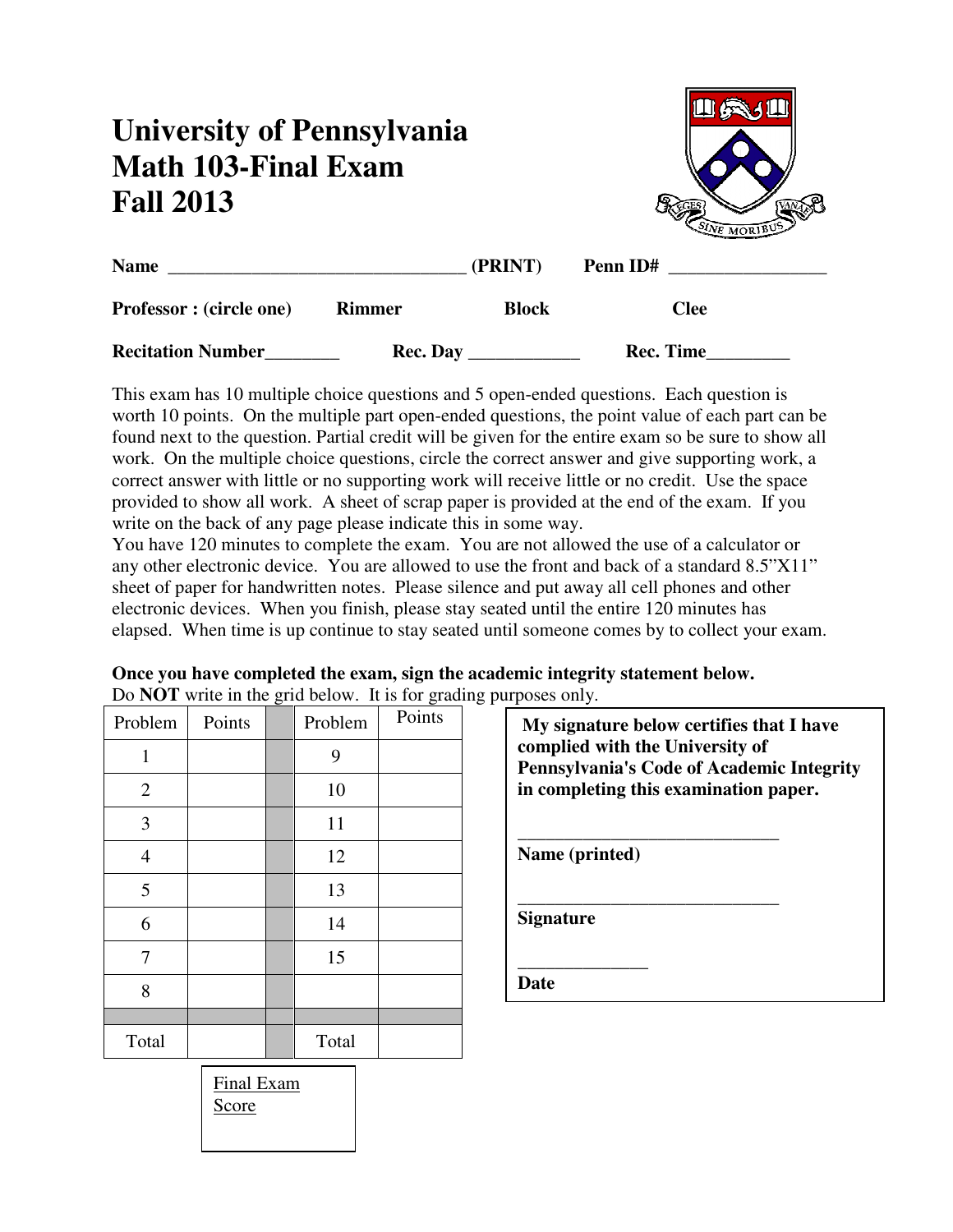1. Consider the function

$$
f(x) = \begin{cases} 3 & \text{if } x \le -1 \\ 2x + 5 & \text{if } -1 < x < 0 \\ 2 & \text{if } x = 0 \\ \frac{x^2 - 8x + 15}{3 - x} & \text{if } x > 0 \text{ and } x \ne 3 \end{cases}
$$

**2 points** (a) Determine  $\lim_{x \to -1} f(x)$ , if it exists. Otherwise write DNE. **4 points** (b) Determine  $\lim_{x\to 0} f(x)$ , if it exists. Otherwise write DNE. **4 points** (c) Determine  $\lim_{x\to 3} f(x)$ , if it exists. Otherwise write DNE.

2. Let

$$
f\left(x\right) = \frac{1}{x^2}
$$

## Find  $f'(x)$  by using the definition of the derivative.

3. Suppose  $g, h$ , and  $j$  are differentiable functions with the values for the function and derivative given in the following table:

| $\mathbf{v}$<br>́ | g(x) | h(x) | j(x) | g'(x) | h'(x) | j'(x) |
|-------------------|------|------|------|-------|-------|-------|
| - 1               |      |      |      | ÷ш    | -2    | - 4   |
|                   |      |      |      | - 1   |       |       |
|                   |      | - 1  | - 7  | - 1   | - 4   |       |

Let

$$
f(x) = \frac{h(x)}{j(x)} + g(h(x))
$$

Find  $f'(1)$ .

(a) 
$$
\frac{-5}{4}
$$
 (b)  $\frac{5}{4}$  (c)  $\frac{7}{2}$  (d)  $\frac{11}{4}$  (e)  $\frac{5}{2}$  (f) 3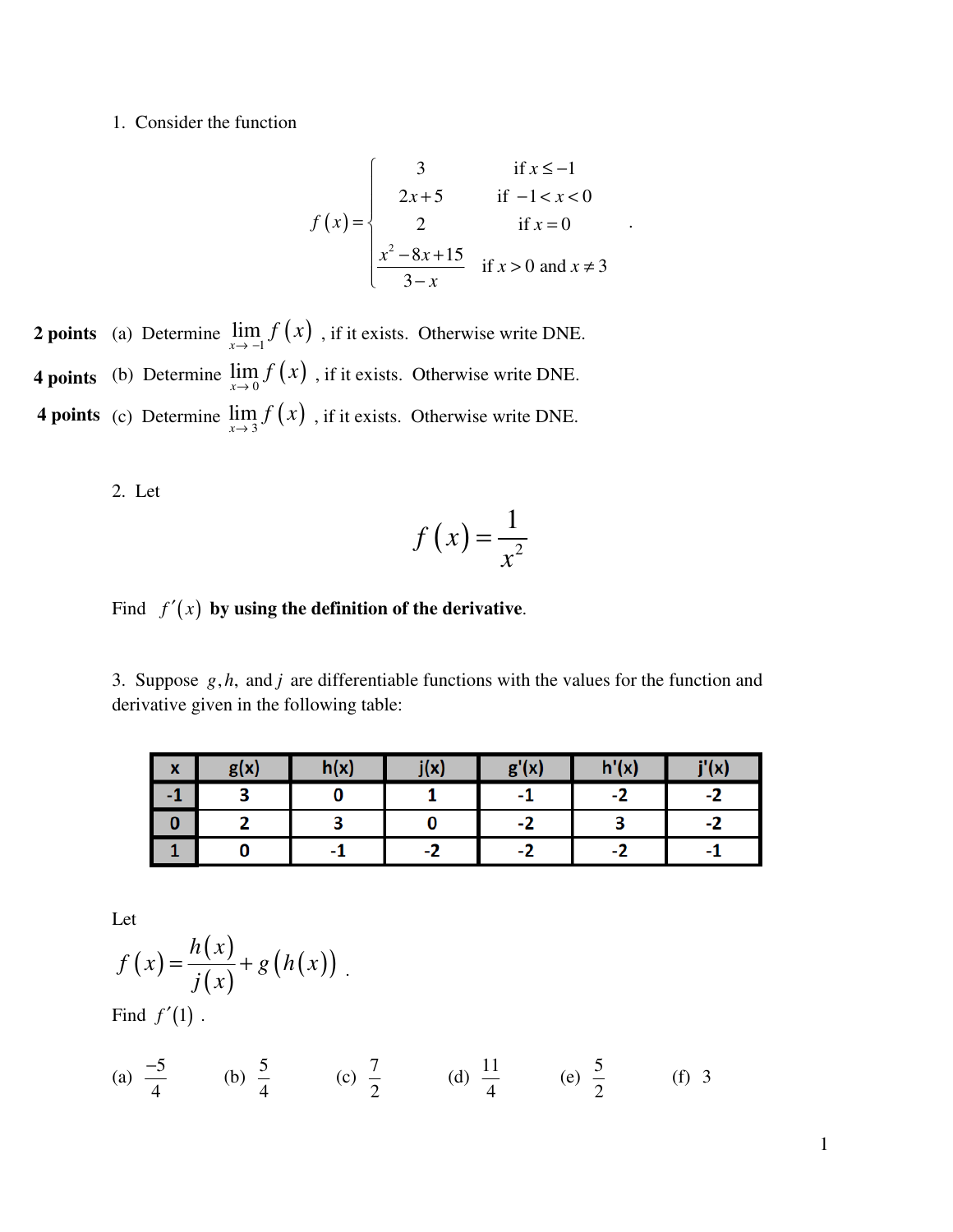4. Let

$$
y = \arcsin(x)
$$

Find the value of its second derivative evaluated at  $\frac{\sqrt{3}}{2}$ 2

(a) 
$$
\frac{1}{2}
$$
 (b)  $\frac{\pi}{3}$  (c)  $\frac{\sqrt{3}}{2}$  (d)  $2\sqrt{3}$  (e)  $4\sqrt{3}$  (f)  $8\sqrt{3}$ 

5. Sand falls from a conveyor belt at the rate of 30 cubic feet per minute onto the top of a conical pile. The height of the pile is always equal to the base diameter. At what rate is the height of the pile increasing at the instant when the height is 10 feet?

6. The curves (i), (ii), and (iii) in the graph below are graphs of a function *f* and its first and second derivatives. Which curve is  $f$ , which is  $f'$ , and which is  $f''$ ? Explain in order to get full credit.

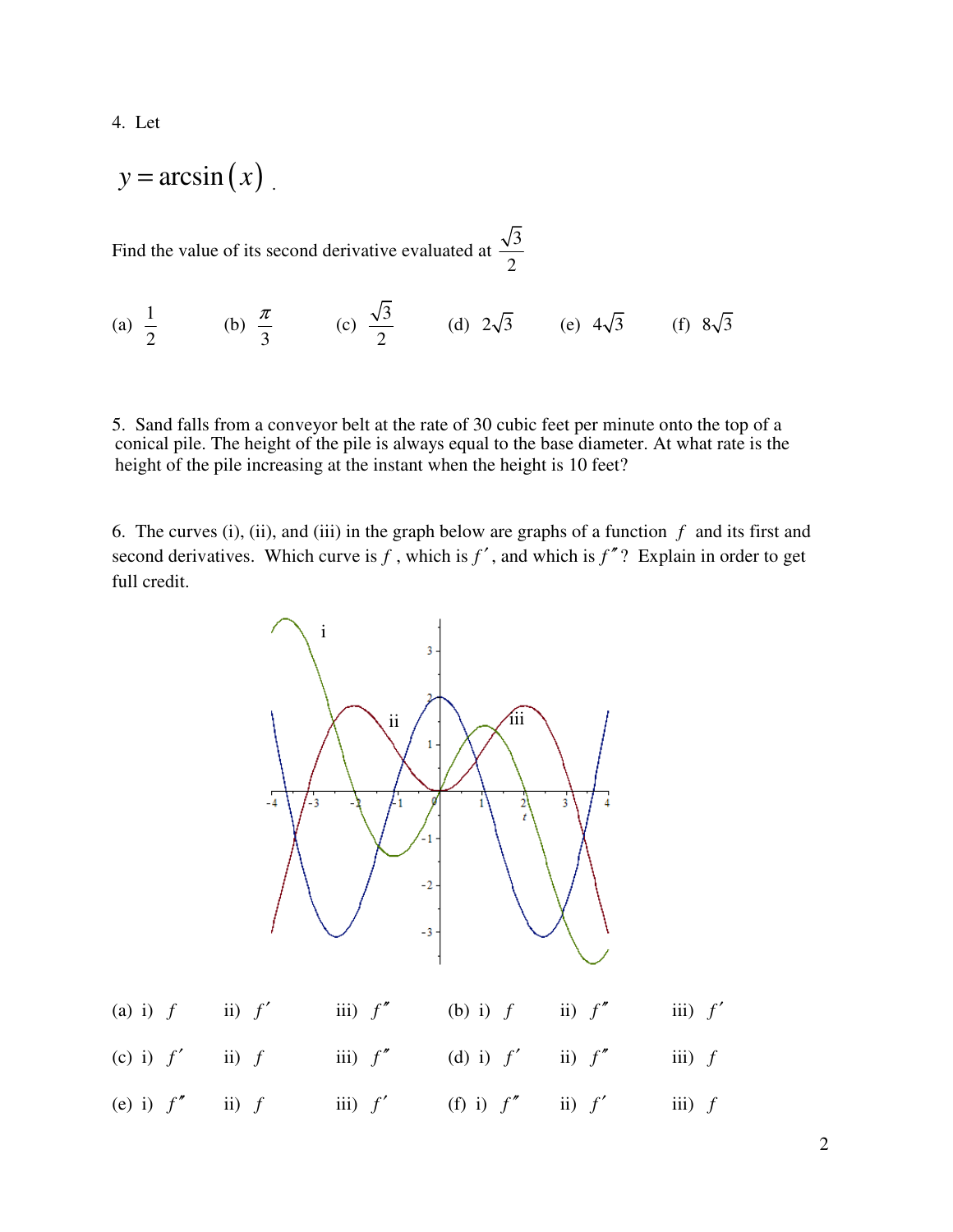7. Consider the limits :

$$
L = \lim_{x \to 0} \frac{1 - \cos x}{x^2}, \quad M = \lim_{x \to 3} \frac{x^2 + 15}{3x^2 - 3}, \quad N = \lim_{t \to 0} (\cos t)^{t^2}
$$

Which of the following is true?

(a)  $L > M > N$  (b)  $L > N > M$  (c)  $M > L > N$ 

(d)  $M > N > L$  (e)  $N > L > M$  (f)  $N > M > L$ 

8. Let

$$
f\left(x\right) = \frac{2x^2 - x + 3}{x - 1}
$$

(a) Find the  $x$  − intercepts and the  $y$  − intercepts. **1 point** 

(b) Find the asymptotes: vertical, horizontal and slant. **1 point** 

- (c) Find the interval(s) where the function is increasing and where the function is decreasing. **2 points**
- (d) Find the interval(s) where the function is concave up and where the function is concave down. **2 points**
- (e) Where does the function have local maxima? Where does the function have local minima? **2 points** 
	- f) Graph the function.

## **2 points**

9. You want to construct a cylindrical container that contains 400 cubic inches of liquid. The material for the top and bottom costs 5 cents per square inch and the material for the sides costs 2 cents per square inch. What should be the dimensions of the container if you want to minimize the cost?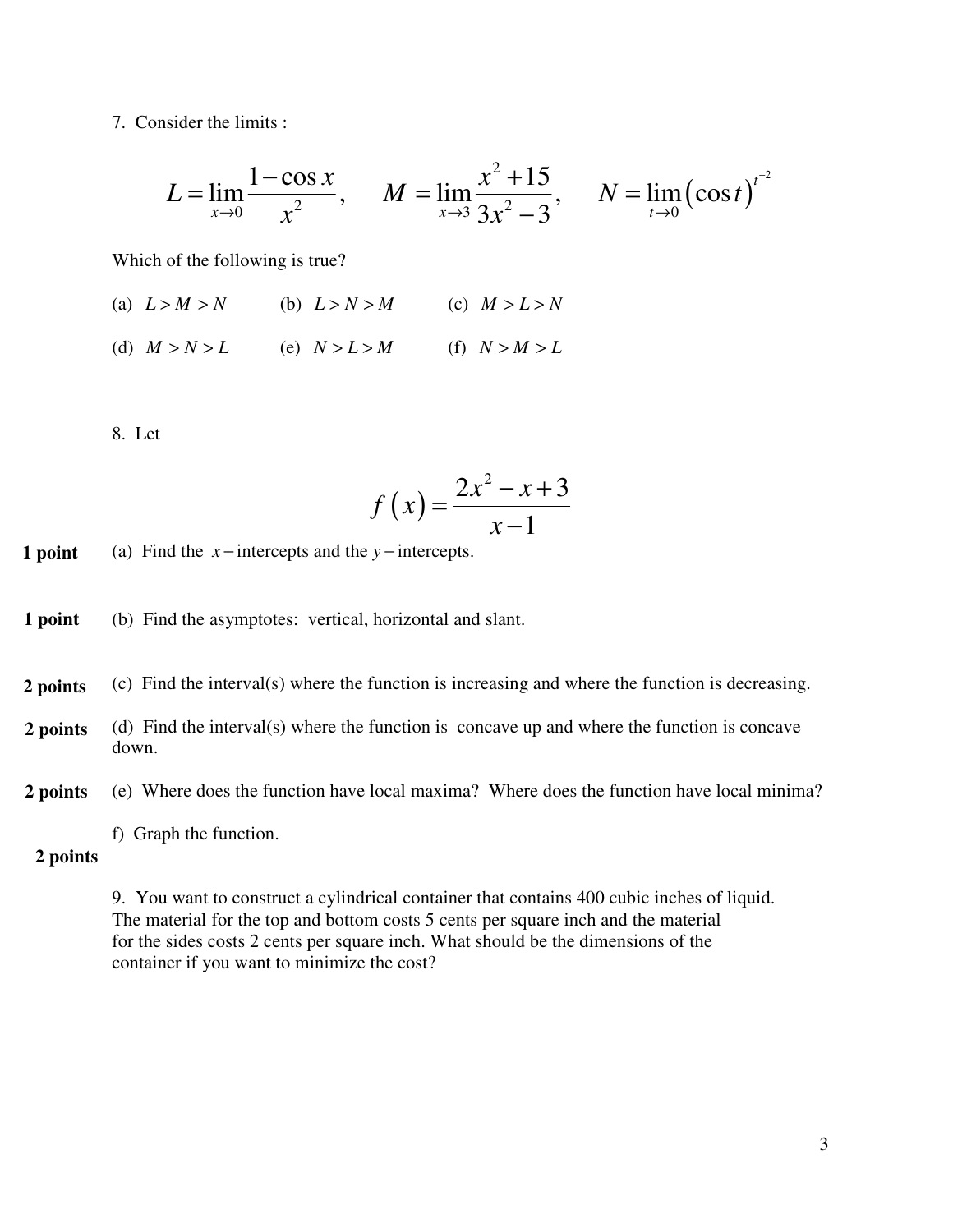10. Evaluate the limit

$$
\lim_{x \to 0} \frac{e^x - 1 - x - \frac{1}{2}x^2}{x^3}
$$
\n(a)  $\frac{1}{2}$  (b)  $\frac{3}{4}$  (c)  $\frac{1}{4}$  (d)  $\frac{2}{3}$  (e)  $\frac{1}{6}$  (f) 0

11. Evaluate the integral below.

$$
\int_{0}^{\frac{\pi}{3}} \left( \sin x - \cos x + \sec^2 x \right) dx
$$
\n(a)  $\frac{1+\sqrt{3}}{2}$  (b)  $\frac{1-\sqrt{3}}{2} + \frac{\sqrt{3}}{3}$  (c)  $\frac{\sqrt{3}}{2}$  (d)  $2+2\sqrt{3}$  (e)  $\frac{\sqrt{3}}{3}$  (f)  $\sqrt{3}$ 

12. Let  $f(x)$  be a function that is continuous for all *x*. Suppose it is known that

$$
\int_{-2}^{3} f(x) dx = 4 \text{ and } \int_{-2}^{6} f(x) dx = 9
$$

Then calculate

( ) ( ) 6 2 3 2 5 *x f x dx* <sup>−</sup> ∫ (a) 81 (b) 91 (c) 101 (d) 111 (e) 131 (f) 141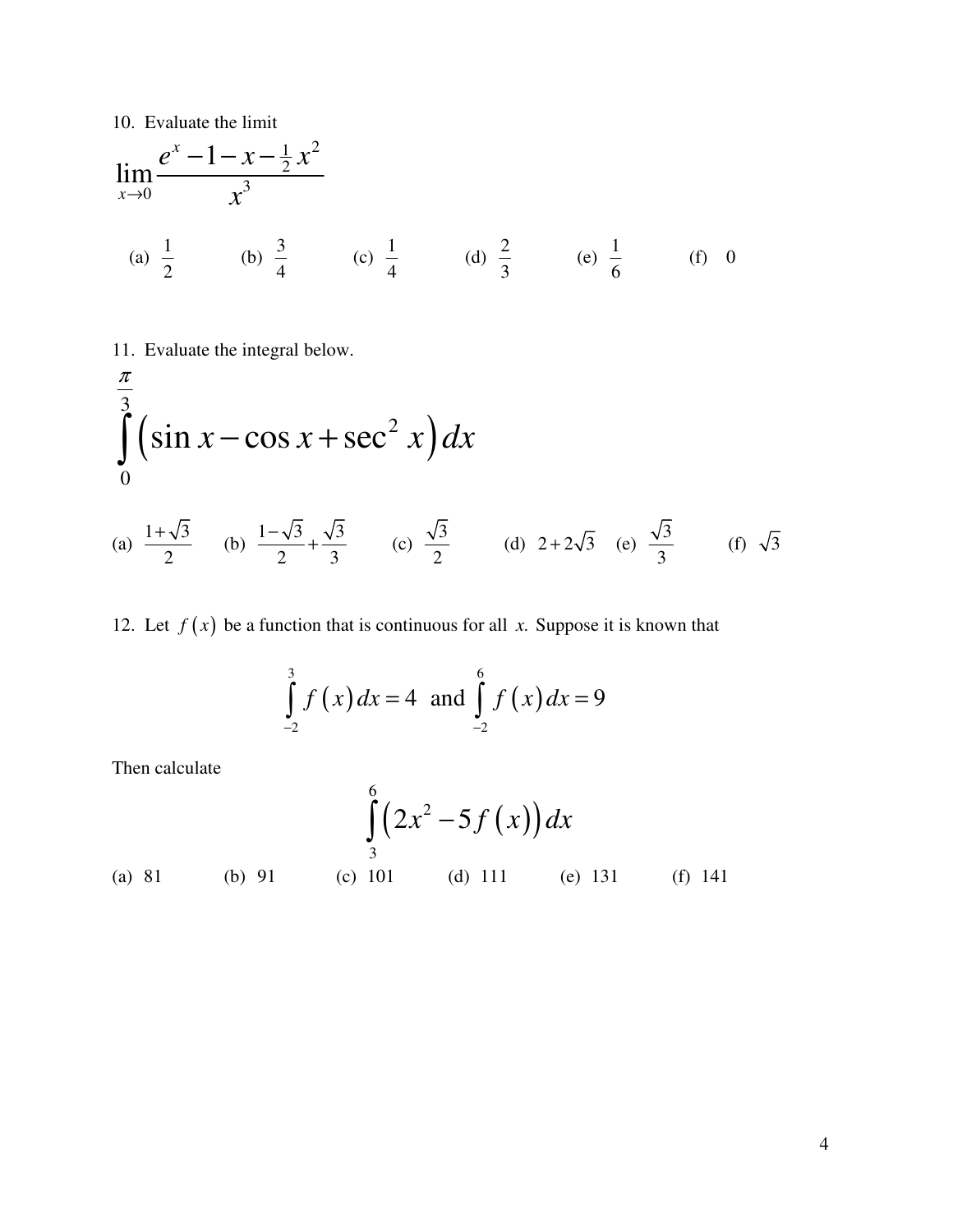13. Let

$$
G(x) = \int_{2}^{\sqrt{x}} t \ln t dt
$$

Find the derivative of  $G$  evaluated at  $e^8$ .

(a) 0 (b) 
$$
\frac{1}{2}\sqrt{e}
$$
 (c) ln 2 (d)  $\sqrt{2}$  (e) 2 (f)  $2\sqrt{2}$ 

14. Evaluate the integral below.

$$
\int_{\ln 2}^{\ln 3} \frac{2e^{2x}}{1+e^{2x}} dx
$$

(a)  $e$  (b) 1 (c)  $\ln 2$  (d)  $\ln 3$  (e) 2 (f)  $e^2$ 

15. Find the area of the region bounded above by the line  $y = x - 1$  and bounded below by the  $\text{parabola } y = x^2 - 2x - 1$ .

(a) 
$$
\frac{1}{2}
$$
 (b) 1 (c)  $\frac{3}{2}$  (d)  $\frac{5}{2}$  (e) 4 (f)  $\frac{9}{2}$